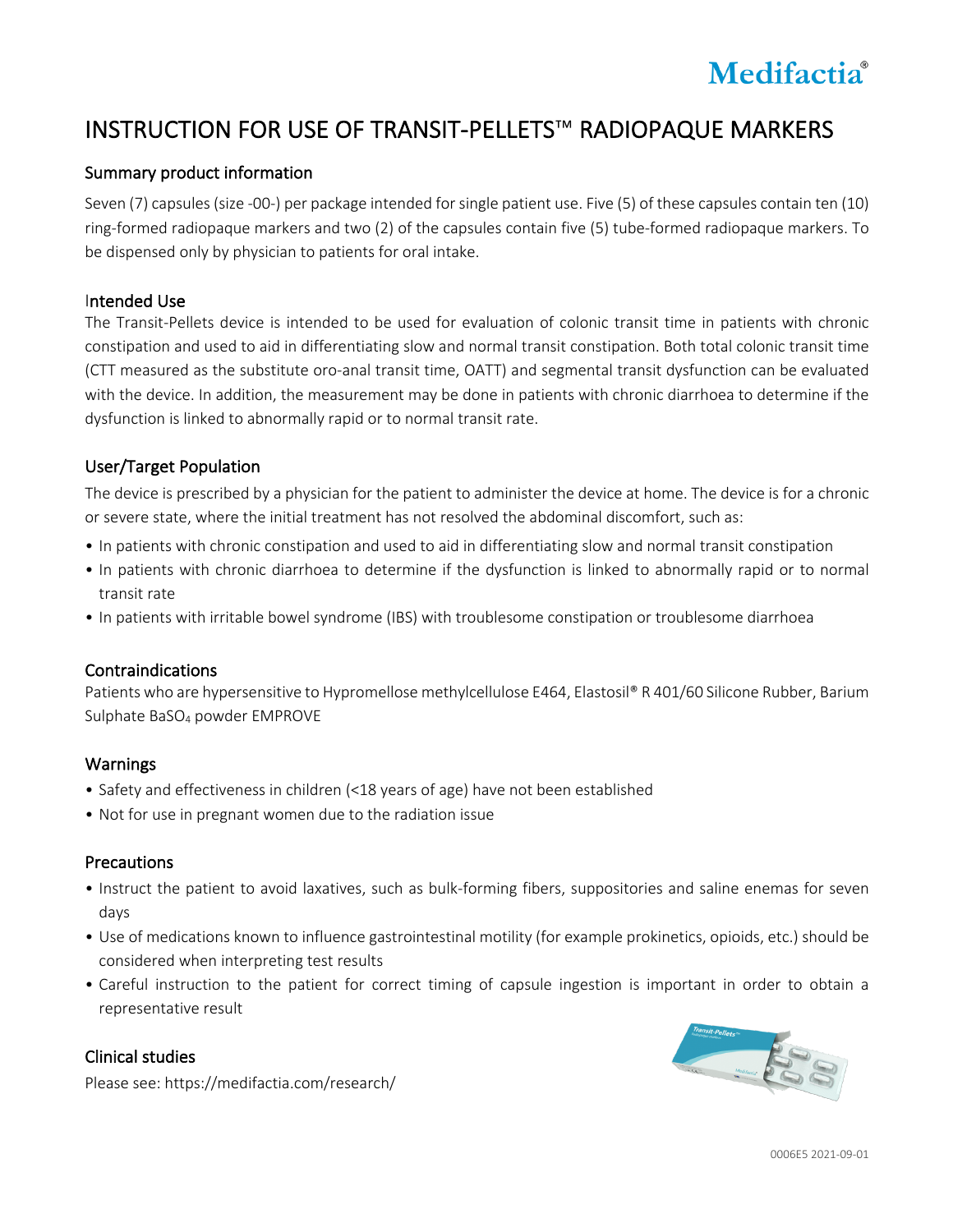

# Declaration of contents

Capsules: Hypromellose methylcellulose E464 Markers: Elastosil® R 401/60 Silicone Rubber (78%), Barium Sulphate BaSO<sub>4</sub> powder EMPROVE (22%)

# Directions for Use

Direct the patient to swallow Transit-Pellets™ capsules by mouth with e.g. water for six consecutive days. One (1) capsule is to be swallowed in the morning day 1 thru day 5. On day six one (1) capsule is to be swallowed in the morning, 24 hours prior to X-ray, and one (1) capsule is to be swallowed in the evening, 12 hours prior to X-ray (Table 1). The capsules dissolve in the gut and will release the markers and the markers will pass out with faeces. The numbers 6:1 and 6:2, printed on the back of the blister, correspond to the morning dose on day six and the evening dose on day six. It is important that the markers are taken every day exactly as prescribed. The interval between first marker intake and the X-ray must be six days (approx. 144 hours). By dividing the marker dose on day six the whole range of transit times - slow, normal and rapid transit can be measured from the radiograph.

Table 1. Schedule for marker intake

| Day                 |        |        |        |        |        |         | 6:2     |  |
|---------------------|--------|--------|--------|--------|--------|---------|---------|--|
| Time prior to X-ray | 6 davs | 5 days | 4 days | 3 davs | 2 days | 24 hrs. | 12 hrs. |  |
| Ring-formed markers | 10     | 10     | 10     | 10     | 10     |         |         |  |
| Tube-formed markers |        |        |        |        |        |         |         |  |
| Abdominal X-ray     |        |        |        |        |        |         |         |  |

Arrange a plain abdominal X-ray on day seven to determine the location and extent of elimination of the radiopaque markers. The distribution of markers in the various colonic segments can provide information about the type of delay (Table 2 and 3). Colonic transit time is calculated as the mean oro-anal transit time (OATT, mouth-to-anus) for the daily marker doses swallowed. With a daily dose of ten (10) markers, the transit time in days is M divided by 10, i.e. the number of markers counted from the X-ray film (M) divided by the daily dose. A different shape of the markers is used on day six to assist in localization of caecum and the division of the day 6-dose into a morning and an evening dose will enhance precision in measuring rapid transit.

With ten (10) markers per day, each marker is equivalent to 0.1 days or 2.4 hours. (i.e. 2.4 hrs. per marker). The formula Mx2.4 can be used on both total and segmental transit time for clinics that prefer a result in hours.

# Reading the results

Both total transit and segmental transit dysfunction in the colon can be evaluated. A numerical transit value can be given if the number of retained markers is in the range 3-55 markers. Thus, at least half a daily dose should be excreted and at least half of the evening dose on day six must be retained. If the number of retained markers is only 0-2, the transit time is less than 0.3 days. If 56-60 markers are retained, the transit time is more than 5.5 days (an equilibrium has not been reached).